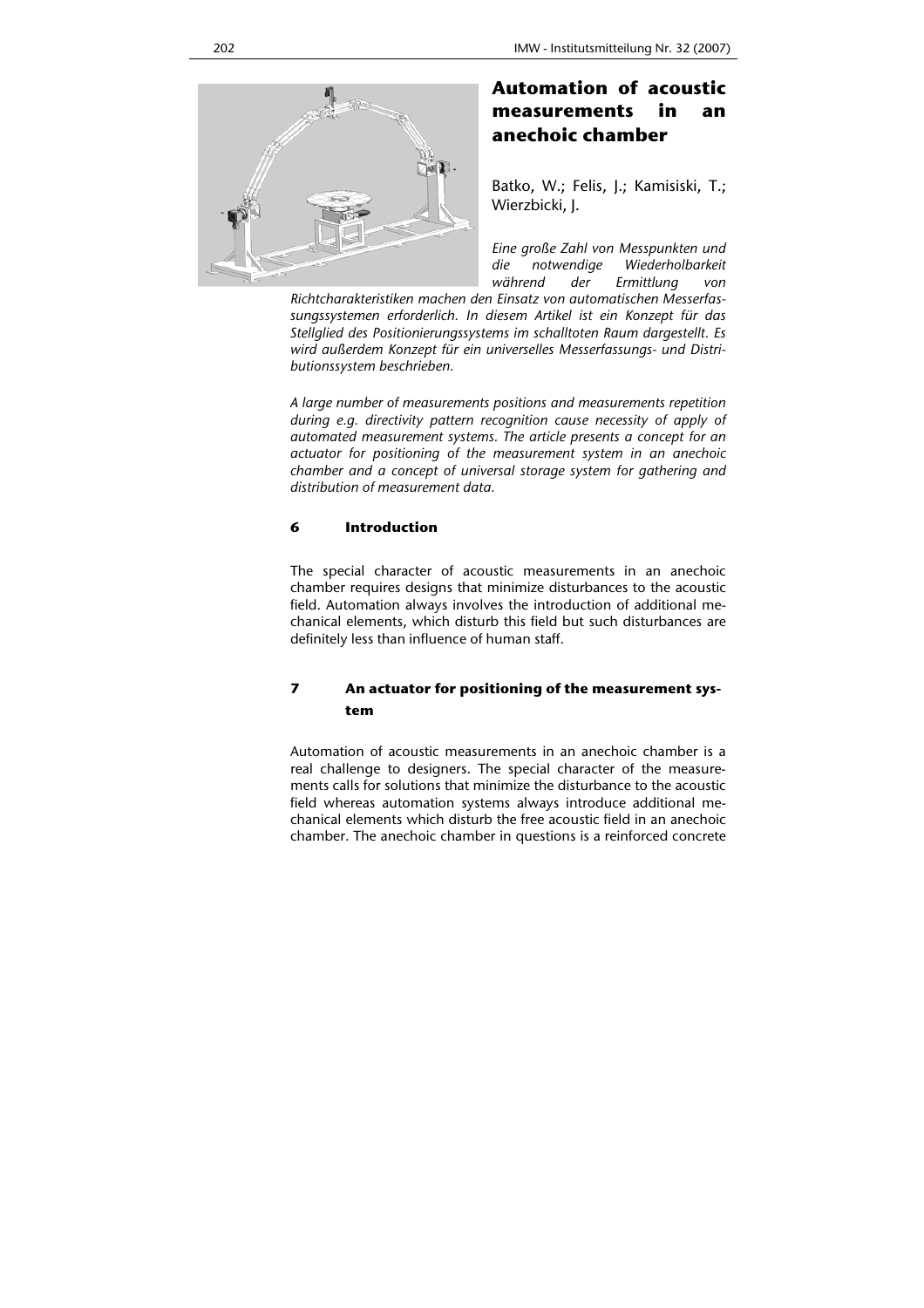cubic shell resting on spring vibroinsulators. All the internal surfaces are covered with sound absorbing systems in the form of 1.2 m long wedges. The working floor has the form of a steel rope net suspended at a height of 0.3 m above the wedge apexes. On the chamber roof there is a room housing a hoist and a ventilation system. The chamber's outside dimensions are 10.4m [H] x 10.2m x 9.7m, the inside dimensions are 6.9m (H) x 7.2m x 6.8m, and the volume is 821.5m3. The chamber weighs about 600 tons and with the vibroinsulation in place the chamber's natural frequency is about 5 Hz.

The main goal of the manipulator under construction is to ensure greater precision, versatility, to facilitate the research work and teaching, and to conform to procedures specified in relevant standards. Analyses and studies so far show that these procedures require proper positioning of the microphone – chiefly on the hemisphere surface.



**Figure 1:** Vertical cross-section of the anechoic chamber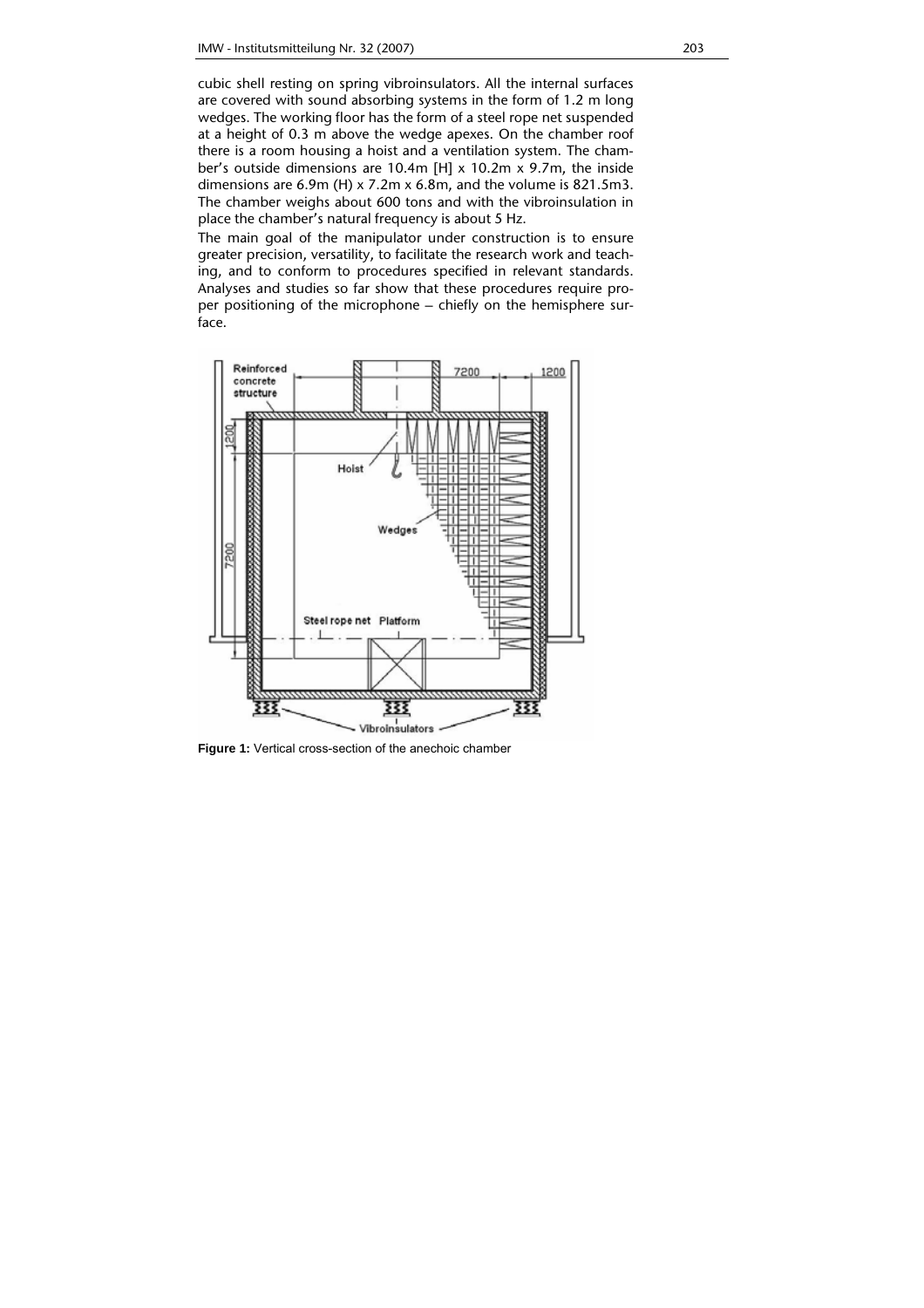

**Figure 2:** The hoist positioned over the chamber roof



**Figure 3:** The housing with springs located in the central point of support

Practically most geometric and dynamic requirements allowing automation of measurements are typical of the measurement procedures identified below:

Determination of the acoustic power level of noise sources (PN-EN ISO 3745:2005), Determination of directional characteristics of sound diffusion for electroacoustic transducers (PN-EN 60268-5:2005),

Determination of sound distribution pattern on a pre-set measurement grid, Multipoint studies of structures and sound sources using the impulse response method.

The measurement of acoustic power (PN-EN ISO 3745:2005), typical of the most frequent and most labour-consuming studies that require positioning of the measurement points on the hemisphere, was taken as a starting point for developing the idea of manipulator move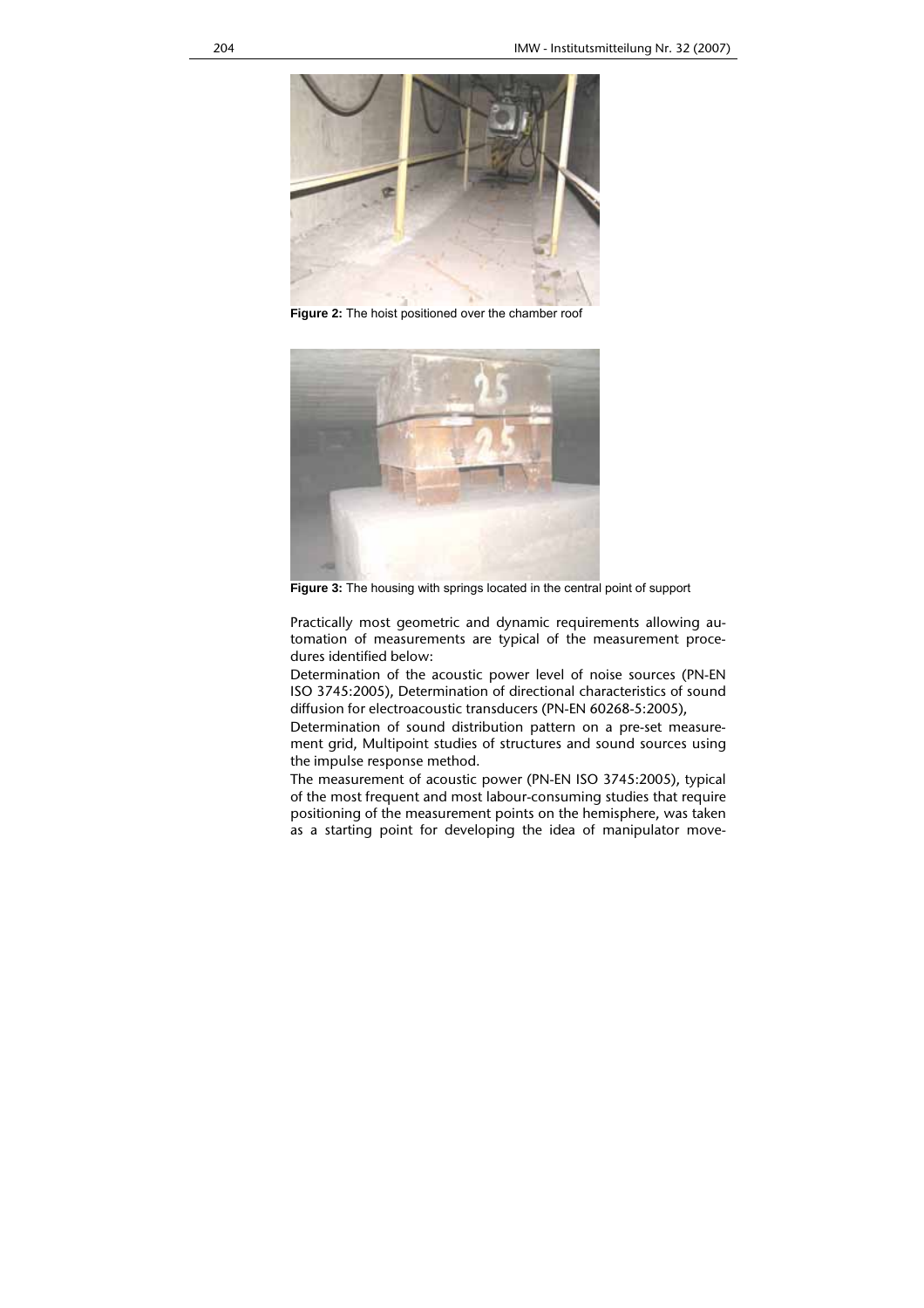ments. Practically all the procedures mentioned above require positioning the microphone on the hemisphere surface and identifying directional characteristics of the source-object-microphone system. An exception is the determination of the sound intensity distribution on a plane measurement grid or on a grid matching the special shape of the machine studied. The latter option calls for special equipment and can be implemented in the future.

The structure of the chamber was analysed in terms of the possibility of installing a manipulator for measurements, with special regard to acoustic disturbance that can be caused by its drive system. Three possible concepts of positioning the manipulator were considered: on the chamber roof, under the floor slab and inside the chamber. The first two concepts were found difficult to implement: the first one, due to the increased length of the driving energy transmission path from the manipulator motors to the actuator units. This concept does not require breaking through the chamber's reinforced concrete owing to the presence of existing technological openings. The difficulty with the second concept is that it requires breaking through the chamber's reinforced concrete structure. Also, it turned out that the floor slab is supported in its central point (**Fig. 3**) which prevents positioning the axle of any drive in the centre. The concept of installing the manipulator drives inside the chamber proved most convenient for implementation in terms of construction. **Figs. 4 and 5** show the selected variants of the manipulator concepts considered, and **Fig. 6** shows the variant selected for implementation.



**Figure 4:** A concept of the manipulator with the drive positioned above the chamber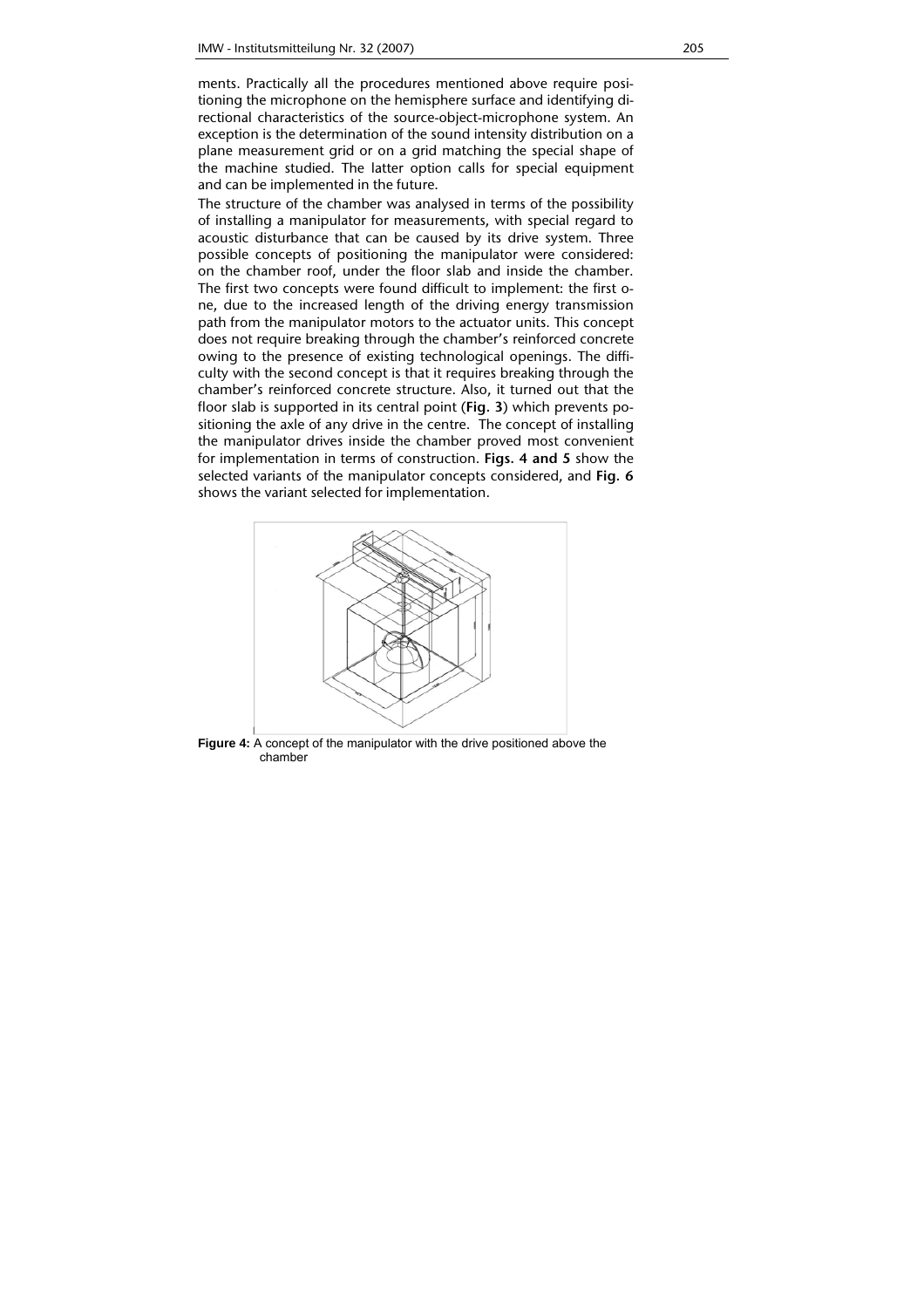

**Figure 5:** A concept of the manipulator with the drive positioned under the chamber



**Figure 6:** The concept of the manipulator selected for implementation

During the design work, several concepts of the manipulator design were analysed. The key problems in developing the concept were in ensuring the required rigidity of the supporting system structure under the assumed working space and the number of the device's degrees of freedom.

Ultimately it was decided that the device will have three degrees of freedom and the working space will be a hemisphere. One degree of freedom will be ensured by the rotation of the measurement turntable positioned in the centre of the chamber; the second degree of freedom will be ensured by a rotating frame supported by bearings positioned on the horizontal axis of the table plane thereby making it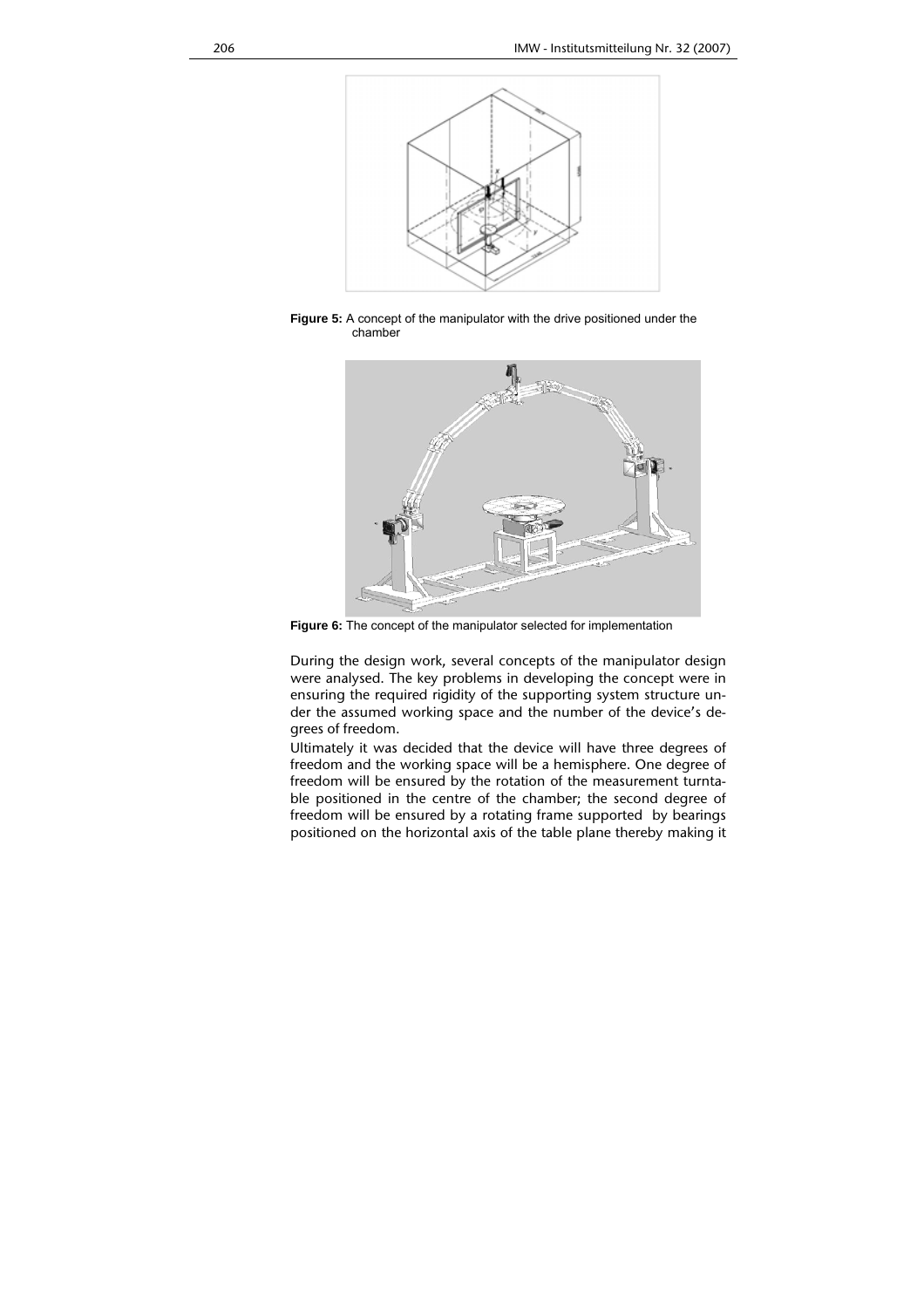possible to change the angular position of the measurement system relative to the object studied. The third degree of freedom allowing the hemisphere radius to be changed will be ensured by installing a linear movement module on the rotating frame.

### **8 A storage system for data gathering and distribution**

Technical solutions currently available allow gathering of acoustic and non-acoustic measurement data, e.g. air parameters, pictures or video. Most often measurement team goes to measurement point, sets up measurement equipment (sonometer) and additional equipment (camera etc.) and starts measurement. Usually it is several hours long and the presence of the team is necessary to control the SLM, register manipulator position.

In case of long term measurement it is inconvenient and demands engaging people for a long time. The solution for such a problem might be an automated storage system.



**Figure 7:** A storage system for gathering and distribution of acoustic and nonacoustic measurement data

The storage system schematic presented in **Fig. 7** shows: control module, communication and setting module and data distribution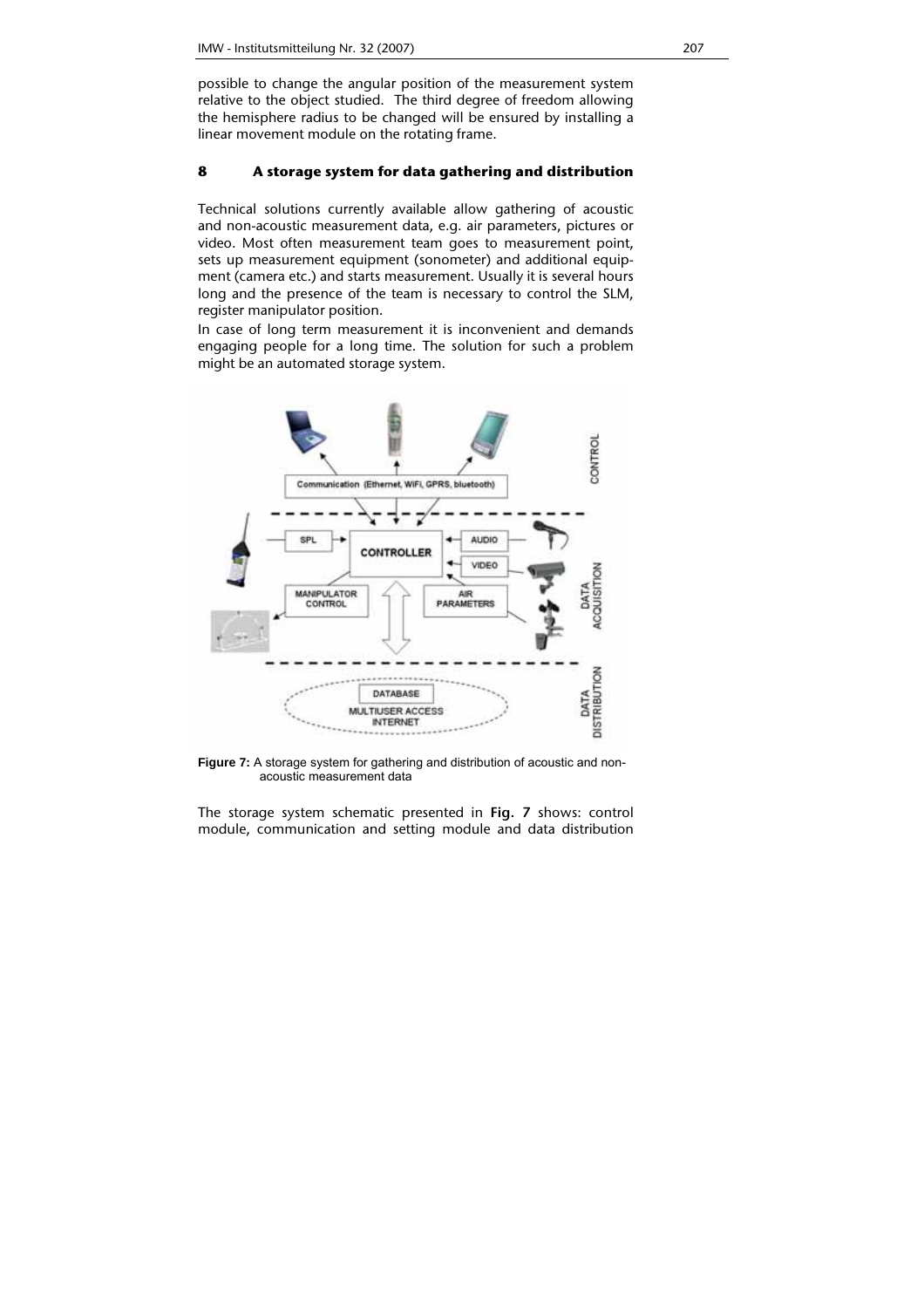module. System controller is based on single board computer equipped with physical memory of 80GB. Measurement devices: SLM, manipulator, air parameter station and other modules are controlled by the central controller.

By means of cell technologies (GPRS) and radio networking the controller might be programmed from the mobile computers: laptops or Pocket PC's. The communication is held on bluetooth or WiFi. That allows system programming and data transfer without using a physical connection by a cable (but that is also possible for example for maintenance).

The transmission (for control or data transfer) is protected with the access code generated in the controller. The code is unique for each control device. The code check appears once in a minute and if the correct data is received automatically a connection is set up with the control device and since that moment the user has access to the settings of the parameters. The access codes and the access software for the measurement session programming might be installed on many mobile computers and are independent from the operation system.

If in the proximity of the station a Pocket PC or laptop is found the authorization takes place and the connection is set up and the data transfer or programming is possible. The control software allows:

- programming of the measurement session: start time, end time, name of the session. The application protects against wrong or incomplete data entry or the conflict with the earlier settings,
- preview of the gathered data, it is possible to view particular data during the measurement time (e.g. listening to the audio file),
- after the measurement it is possible to transfer the full data and to fully index them in the database,
- it is possible to quickly transfer the data on additional temporary storage (mass storage), transfer the data from the hard drive of the controller to the mobile computer, copying the measurement data to storage connected to the USB interface (hard drive or FLASH memory).

#### **9 Summary**

The result of the project was development of technological solution providing automation of process of acoustical and non-acoustical data gathering. The flexibility of the system allows implementation of other measurement modules and widening the usage range. That solution influences the number and the quality of the processed data.